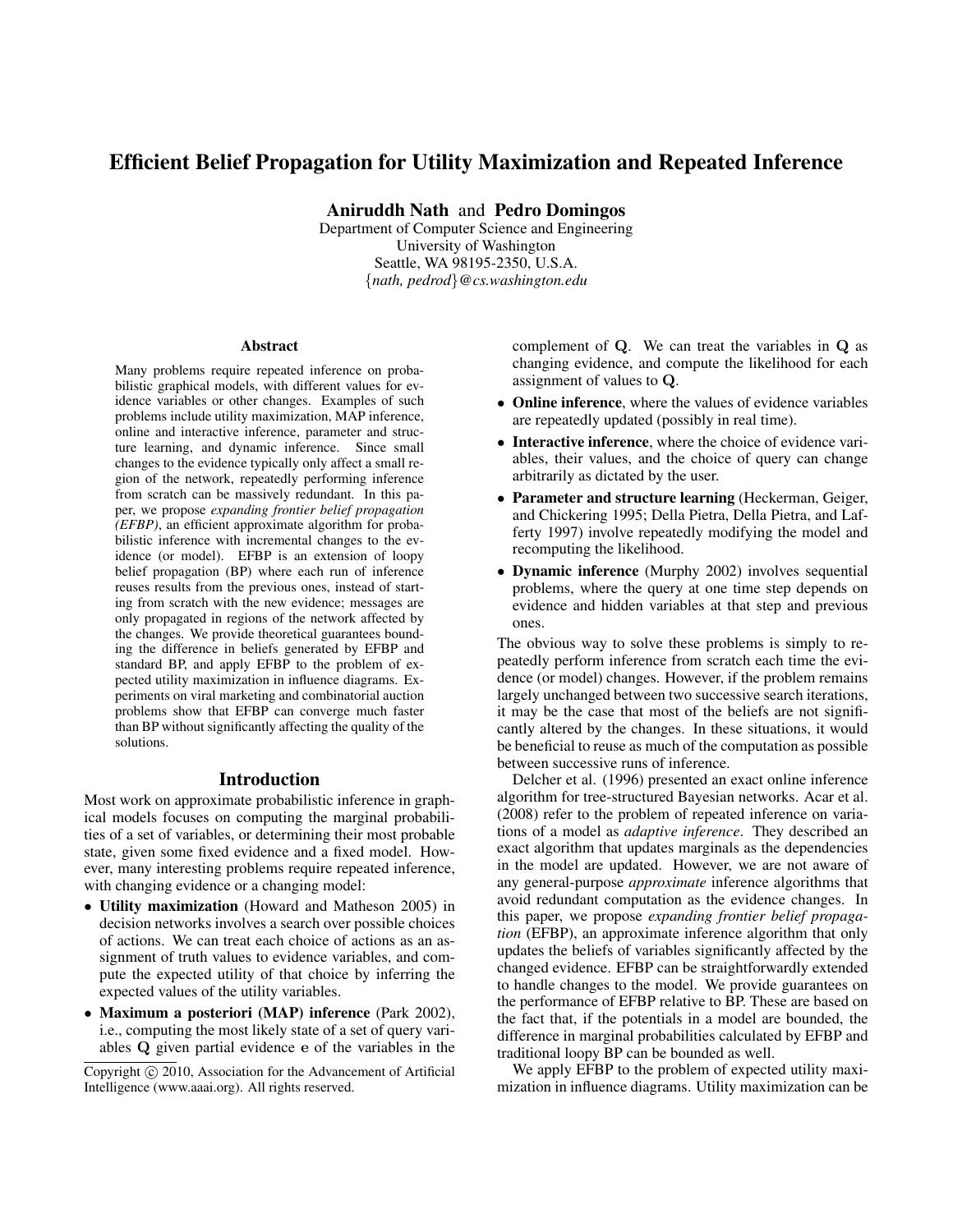cast as repeated calculation of the marginals in a graphical model with changing evidence. Under certain conditions, it can be shown that the same actions are chosen whether BP or EFBP is used to calculate the marginals. Experiments in viral marketing and combinatorial auction domains show that EFBP can be orders of magnitude faster than BP, without significantly affecting the quality of the solutions.

## Graphical Models and Decision Theory

*Graphical models* compactly represent the joint distribution of a set of variables  $X = (X_1, X_2, \ldots, X_n) \in \mathcal{X}$  as a product of factors (Pearl 1988):  $P(\mathbf{X} = \mathbf{x}) = \frac{1}{Z} \prod_k \phi_k(\mathbf{x}_k)$ , where each factor  $\phi_k$  is a non-negative function of a subset of the variables  $x_k$ , and Z is a normalization constant. Under appropriate restrictions, the model is a *Bayesian network* and Z = 1. A *Markov network* or *Markov random field* can have arbitrary factors. Graphical models can also be represented in *log-linear form*:  $P(X=x)$  =  $\frac{1}{z}$  exp ( $\sum_i w_i g_i(\mathbf{x})$ ), where the *features*  $g_i(\mathbf{x})$  are arbitrary functions of the state.

A key inference task in graphical models is computing the marginal probabilities of some variables (the query) given the values of some others (the evidence). This problem is #P-complete, but can be solved approximately using *loopy belief propagation* (BP) (Yedidia, Freeman, and Weiss 2003). In the simplest form, the Markov network is first converted to an equivalent pairwise network. Belief propagation then works by repeatedly passing messages between nodes in this network. The message from node  $t$  to node  $s$  is:

$$
m_{ts}(x_s) = \sum_{x_t} \phi_{ts}(x_t, x_s) \phi_t(x_t) \prod_{u \in nb(t) \setminus \{s\}} m_{ut}(x_t)
$$

where  $nb(t)$  is the set of neighbors of t. The (unnormalized) belief at node t is given by:  $M_t(x_t)$  =  $\phi_t(x_t) \prod_{u \in nb(t)} m_{ut}(x_t)$ .

Many message-passing schedules are possible; the most widely used one is *flooding*, where all nodes send messages at each step. In general, belief propagation is not guaranteed to converge, and it may converge to an incorrect result, but in practice it often approximates the true probabilities well.

An *influence diagram* or *decision network* is a graphical representation of a decision problem (Howard and Matheson 2005). It consists of a Bayesian network augmented with two types of nodes: *decision* or *action* nodes and *utility* nodes. The action nodes represent the agent's choices; factors involving these nodes and *state* nodes in the Bayesian network represent the (probabilistic) effect of the actions on the world. *Utility* nodes represent the agent's utility function, and are connected to the state nodes that directly influence utility.

The fundamental inference problem in decision networks is finding the assignment of values to the action nodes that maximizes the agent's expected utility, possibly conditioned on some evidence. If a is a choice of actions, e is the evidence, x is a state, and  $U(x|\mathbf{a}, \mathbf{e})$  is the utility of x given a and e, then the *MEU problem* is to compute  $\arg \max_{\mathbf{a}} E[U(\mathbf{x}|\mathbf{a}, \mathbf{e})] =$  $\operatorname{argmax}_{\mathbf{a}} \sum_{\mathbf{x}} P(\mathbf{x}|\mathbf{a}, \mathbf{e}) U(\mathbf{x}|\mathbf{a}, \mathbf{e}).$ 

# Expanding Frontier Belief Propagation

The *repeated inference* problem deals with inference with changing evidence, changing model parameters or changing graph structure. For simplicity, we will focus on the case where the evidence changes and the choice of evidence variables is fixed, as are the parameters and structure; our formulation can be straightforwardly extended to incorporate these other kinds of variation.

Let G be a graphical model on the variables in X.  $E \subseteq X$  is the *evidence set*. We are given a sequence  $\vec{\mathbf{e}} = (\mathbf{e}_1, \dots, \mathbf{e}_{|\vec{\mathbf{e}}|})$ , each element of which is an assignment of values to the variables in E. For each element  $e_k$  of  $\vec{e}$ , we wish to infer the marginal probabilities of the variables in  $X \setminus E$ , given that  $E = e_k$ .

Changing the values of a small number of evidence nodes is unlikely to significantly change the probabilities of most state nodes in a large network. EFBP takes advantage of this by only updating regions of the network affected by the new evidence. The algorithm starts by computing the marginal probabilities of non-evidence nodes given the initial evidence values using standard BP (e.g., by flooding). Then, each time the evidence is changed, it maintains a set  $\Delta$  of nodes affected by the changed evidence variables, initialized to contain only those changed nodes. In each iteration of BP, only the nodes in  $\Delta$  send messages. Neighbors of nodes in  $\Delta$  are added to  $\Delta$  if the messages they receive differ by more than a threshold  $\gamma$  from the final messages they received when they last participated in BP. (The neighbors of a node are the nodes that appear in some factor with it, i.e., its Markov blanket.) In the worst case, the whole network may be added to  $\Delta$ , and we revert to BP. In most domains, however, the effect of a change usually dies down quickly, and only influences a small region of the network. In such situations, EFBP can converge much faster than BP.

Pseudocode for EFBP is shown in Algorithm 1.  $\hat{m}_{ts}^{k,i}$  is the message from node  $t$  to node  $s$  in iteration  $i$  of inference run k.  $\hat{m}_{ts}^{k,c_k}$  is the final message sent from t to s in inference run k. (If s was not in  $\Delta$  in inference run k, then  $\hat{m}^{k,c_k}_{ts} = \hat{m}^{k-1,c_{k-1}}_{ts}$ .) To handle changes to the model from one iteration to the next, we simply add to  $\Delta$  variables directly affected by that change (e.g., the child variable of a new edge when learning a Bayesian network).

EFBP is based on a similar principle to residual belief propagation (RBP) (Elidan, McGraw, and Koller 2006): focus effort on the regions of the graph that are furthest from convergence. However, while RBP is used to schedule message updates in a single run of belief propagation, the purpose of EFBP is to minimize redundant computation when repeatedly running BP on the same network, with varying settings of some of the variables. One could run EFBP using RBP to schedule messages, to speed up convergence.

If the potentials are bounded, EFBP's marginal probability estimates provide bounds on BP's. We can show this by viewing the difference between the beliefs generated by EFBP and those generated by BP as multiplicative error in the messages passed by EFBP:

$$
\hat{m}_{ts}^{k,i}(x_s) = \tilde{m}_{ts}^{k,i}(x_s)\tilde{e}_{ts}^i(x_s)
$$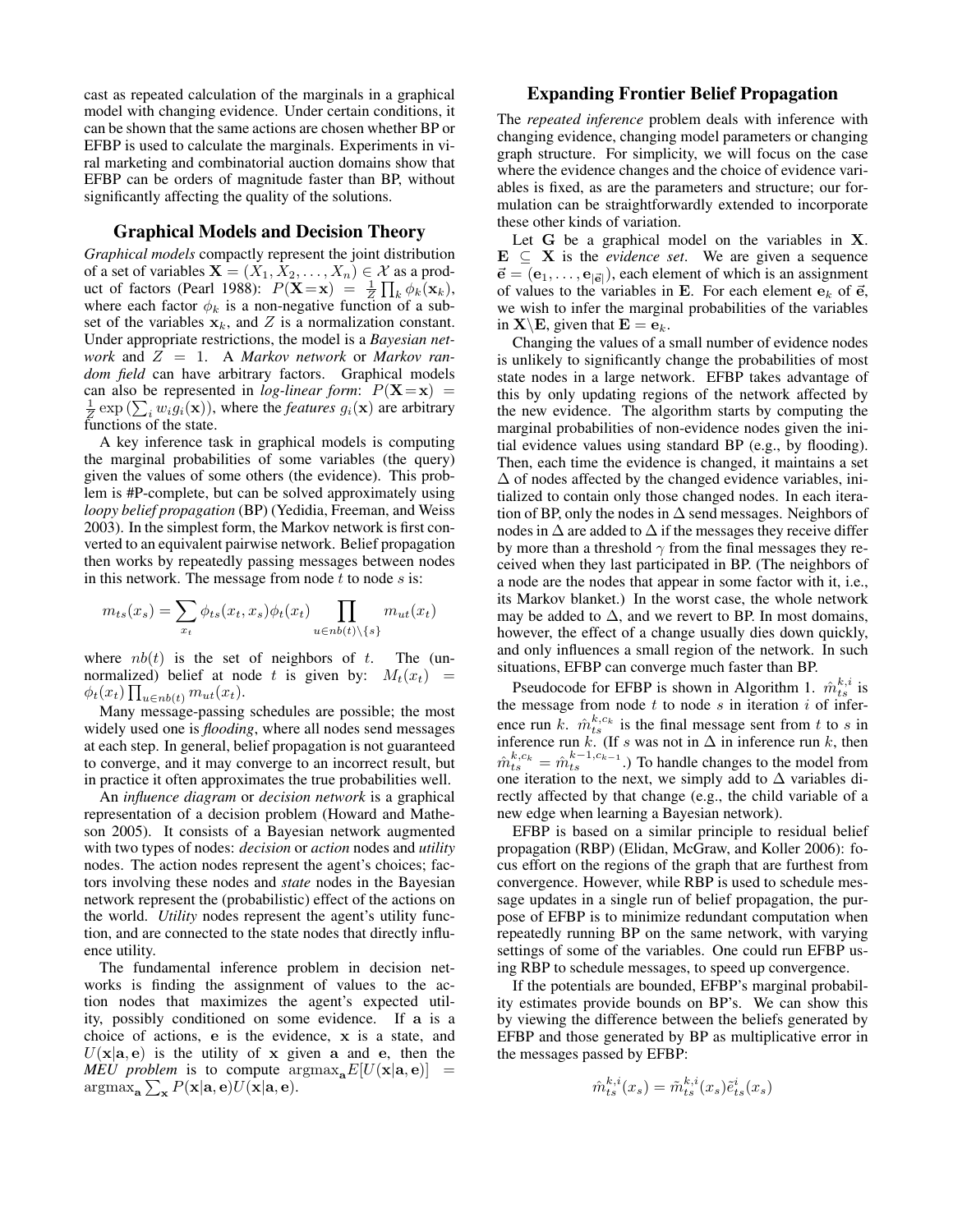Algorithm 1 EFBP(variables X, graphical model G, evidence  $\vec{e}$ , threshold  $\gamma$ )

for all  $t,s$ :  $\hat{m}^{1,1}_{ts} \leftarrow 1$ Perform standard BP on  $X$  and  $G$  with evidence  $e_1$ . for  $k \leftarrow 2$  to  $|\vec{e}|$  do for all  $t, s: \hat{m}_{ts}^{k,1} \leftarrow \hat{m}_{ts}^{k-1, c_{k-1}}$  $\Delta \leftarrow$  set of evidence nodes that change between  $e_k$  and  $e_{k-1}$  $converged \leftarrow$  False  $i \leftarrow 1$ while  $converged = False$  do Send messages from all nodes in  $\Delta$ , given evidence  $e_k$  $converged \leftarrow True$ for all nodes s that receive messages do if  $|\hat{m}_{ts}^{k,i} - \hat{m}_{ts}^{k-1,c_{k-1}}| > \gamma$  for any  $t \in nb(s)$  then Insert s into  $\Delta$ end if **if**  $s \in \Delta$  and  $|\hat{m}_{ts}^{k,i} - \hat{m}_{ts}^{k,i-1}| > \gamma$ for any  $t \in nb(s)$  then  $converged \leftarrow$  False end if end for  $i \leftarrow i + 1$ end while end for

where  $\hat{m}_{ts}^{k,i}(x_s)$  is the message sent by EFBP in iteration i of inference run $k$  (i.e., nodes not in  $\Delta$  effectively resend the same messages as in  $i - 1$ );  $\tilde{m}^{k,i}_{ts}(x_s)$  is the message sent if all nodes recalculate their messages in iteration  $i$ , as in BP; and  $\tilde{e}_{ts}^{i}(x_s)$  is the multiplicative error introduced in iteration i of EFBP.

This allows us to bound the difference in marginal probabilities calculated by BP and EFBP. For simplicitly, we prove this for the special case of binary nodes. The proof uses a measure called the *dynamic range* of a function, defined as follows (Ihler, Fisher, and Willsky 2005):

$$
d(f) = \sup_{x,y} \sqrt{f(x)/f(y)}
$$

**Theorem 1.** *For binary node*  $x_t$ *, the probability estimated by BP at convergence*  $(p_t)$  *can be bounded as follows in terms of the probability estimated by EFBP*  $(\hat{p}_t)$  *after n iterations:*

$$
p_t \ge \frac{1}{(\zeta_t^n)^2 [(1/\hat{p}_t) - 1] + 1} = lb(p_t)
$$
  

$$
p_t \le \frac{1}{(1/\zeta_t^n)^2 [(1/\hat{p}_t) - 1] + 1} = ub(p_t)
$$

where  $\log \zeta_t^n = \sum_{u \in nb(t)} \log \nu_{ut}^n$ ,  $\nu_{ts}^1 = \delta(\tilde{e}_{ts}^1)d(\phi_{ts})^2$ , and  $\nu_{ut}^i$  is given by:

$$
\log \nu_{ts}^{i+1} = \log \frac{d(\phi_{ts})^2 \varepsilon_{ts}^i + 1}{d(\phi_{ts})^2 + \varepsilon_{ts}^i} + \log \delta(\tilde{e}_{ts}^i)
$$

$$
\log \varepsilon_{ts}^i = \sum_{u \in nb(t) \setminus s} \log \nu_{ut}^i
$$

$$
\delta(\tilde{e}_{ts}^i) = \sup_{x_s, y_s} \sqrt{\frac{1 + \gamma / (\tilde{m}_{ts}^{k,i}(x_s))}{1 - \gamma / (\tilde{m}_{ts}^{k,i}(y_s))}}
$$

*Proof.*

Since EFBP recalculates messages when  $|\hat{m}^{k,i}_{ts} - \tilde{m}^{k,i}_{ts}| > \gamma$ ,

$$
\begin{aligned}\n\tilde{m}_{ts}^{k,i}(x_s) - \gamma &\leq \tilde{m}_{ts}^{k,i}(x_s)\tilde{e}_{ts}^i(x_s) \quad &\leq \tilde{m}_{ts}^{k,i}(x_s) + \gamma \\
1 - \gamma/\tilde{m}_{ts}^{k,i}(x_s) &\leq \tilde{e}_{ts}^i(x_s) \quad &\leq 1 + \gamma/\tilde{m}_{ts}^{k,i}(x_s)\n\end{aligned}
$$

This allows us to bound the dynamic range of  $\tilde{e}_{ts}^i$ :

$$
d(\tilde{e}_{ts}^i) \leq \sup_{x_s,y_s} \sqrt{\frac{1 + \gamma/\left(\tilde{m}_{ts}^{k,i}(x_s)\right)}{1 - \gamma/\left(\tilde{m}_{ts}^{k,i}(y_s)\right)}} = \delta(\tilde{e}_{ts}^i)
$$

Theorem 15 of Ihler et al. (2005) implies that, for any fixed point beliefs  $\{M_t\}$  found by belief propagation, after  $n \geq 1$ iterations of EFBP resulting in beliefs  $\{\hat{M}_t^n\}$  we have

$$
\log d(M_t/\hat{M}_t^n) \le \sum_{u \in nb(t)} \log \nu_{ut}^n = \log \zeta_t^n
$$

It follows that  $d(M_t/\hat{M}_t^n) \leq \zeta_t^n$ , and therefore  $M_t(1)/\hat{M}_t^n(1)$  $\frac{M_t(1)/M_t^{\alpha}(1)}{M_t(0)/\hat{M}_t^{\alpha}(0)} \leq (\zeta_t^n)^2$  and  $(1-\hat{p}_t)/\hat{p}_t \leq (\zeta_t^n)^2(1-p_t)/p_t$ , where  $p_t$  and  $\hat{p}_t$  are obtained by normalizing  $M_t$  and  $\hat{M}_t$ . The upper bound follows, and the lower bound can be obtained similarly.  $\Box$ 

Intuitively,  $v_{ut}^{i}$  can be thought of as a measure of the accumulated error in the incoming message from  $u$  to  $t$  in iteration *i*. It can be computed iteratively using a messagepassing algorithm similar to BP.

### Maximizing Expected Utility

The MEU problem in influence diagrams can be cast as a series of marginal probability computations with changing evidence. If  $u_i(\mathbf{x}_i)$  and  $p_i(\mathbf{x}_i|\mathbf{a}, \mathbf{e})$  are respectively the utility and marginal probability of utility node i's parents  $\mathbf{X}_i$  taking values  $x_i$ , then the expected utility of an action choice is:

$$
E[U(\mathbf{a}|\mathbf{e})] = \sum_{\mathbf{x}} P(\mathbf{x}|\mathbf{a}, \mathbf{e}) U(\mathbf{x}|\mathbf{a}, \mathbf{e})
$$
  
= 
$$
\sum_{\mathbf{x}} P(\mathbf{x}|\mathbf{a}, \mathbf{e}) \sum_{i} \sum_{\mathbf{x}_i} \mathbf{1} \{ \mathbf{X}_i = \mathbf{x}_i \} u_i(\mathbf{x}_i)
$$
  
= 
$$
\sum_{i} \sum_{\mathbf{x}_i} u_i(\mathbf{x}_i) \sum_{\mathbf{x}} \mathbf{1} \{ \mathbf{X}_i = \mathbf{x}_i \} P(\mathbf{x}|\mathbf{a}, \mathbf{e})
$$
  
= 
$$
\sum_{i} \sum_{\mathbf{x}_i} u_i(\mathbf{x}_i) p_i(\mathbf{x}_i|\mathbf{a}, \mathbf{e})
$$

Given a choice of actions, we can treat action nodes as evidence. To calculate the expected utility, we simply need to calculate the marginal probabilities of all values of all utility nodes. Different action choices can be thought of as different evidence.

In principle, the MEU action choice can be found by searching exhaustively over all action choices, computing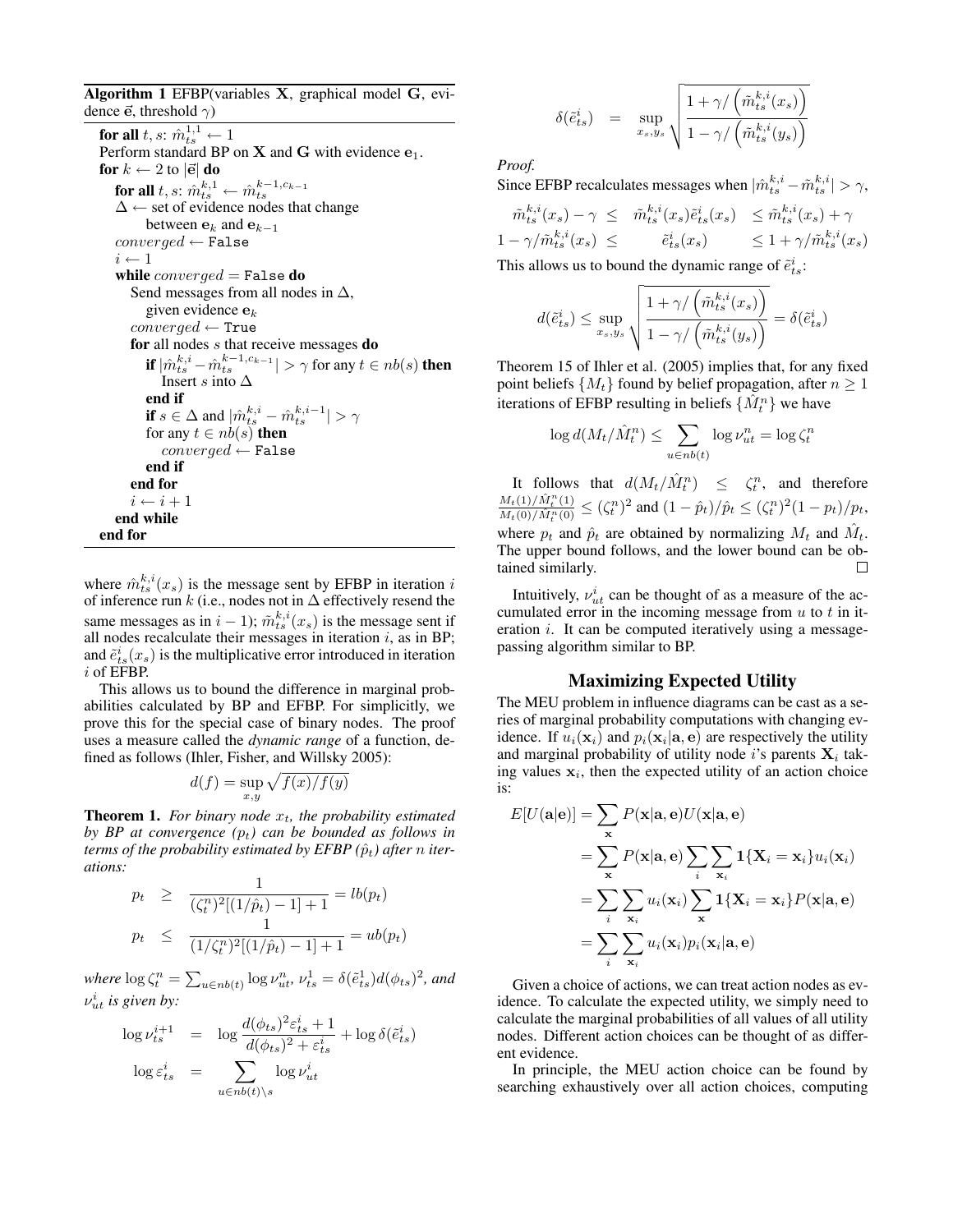the expected utility of each using any inference method. However, this will be infeasible in all but the smallest domains. An obvious alternative, particularly in very large domains, is greedy search: starting from a random action choice, consider flipping each action in turn, do so if it increases expected utility, and stop when a complete cycle produces no improvements. This is guaranteed to converge to a local optimum of the expected utility, and is the method we use in our experiments.

**Lemma 2.** *The expected utility*  $E_{bp}[U]$  *of an action choice estimated by BP can be bounded as follows:*

$$
E_{bp}[U] \geq \sum_{i} \sum_{\mathbf{x}_i} u_i(\mathbf{x}_i) \Big[ \mathbf{1} \{ u_i(\mathbf{x}_i) > 0 \} lb(p_i(\mathbf{x}_i|\mathbf{a}, \mathbf{e})) + \mathbf{1} \{ u_i(\mathbf{x}_i) < 0 \} ub(p_i(\mathbf{x}_i|\mathbf{a}, \mathbf{e})) \Big]
$$
  

$$
E_{bp}[U] \leq \sum_{i} \sum_{\mathbf{x}_i} u_i(\mathbf{x}_i) \Big[ \mathbf{1} \{ u_i(\mathbf{x}_i) > 0 \} ub(p_i(\mathbf{x}_i|\mathbf{a}, \mathbf{e})) + \mathbf{1} \{ u_i(\mathbf{x}_i) < 0 \} lb(p_i(\mathbf{x}_i|\mathbf{a}, \mathbf{e})) \Big]
$$

*Proof.* The lemma follows immediately from Theorem 1 and the definition of expected utility.  $\Box$ 

Based on this lemma, we can design a variant of EFBP that is guaranteed to produce the same action choice as BP when used with greedy search. Let  $A_i$  denote the set of action choices considered in the ith step of greedy search. If EFBP picks action choice  $\mathbf{a} \in \mathbf{A}_i$ , BP is guaranteed to make the same choice if the following condition holds:

$$
lb(E[U(\mathbf{a})]) > \max_{\mathbf{a}' \in \mathbf{A}_i} ub(E[U(\mathbf{a}')] )
$$
 (1)

When the condition does not hold, we revert the messages of all nodes to their values after the initial BP run, insert all changed actions into  $\Delta$ , and rerun EFBP. If condition 1 still does not hold, we halve  $\gamma$  and repeat. (If  $\gamma$  becomes smaller than the BP convergence threshold, we run standard BP.) We call this algorithm EFBP∗.

Note that using the above bound for search requires a slight modification to the calculation of  $\nu_{ts}^1$ , since EFBP and BP result in different message initializations for the first BP iteration at every search step. If BP initializes all messages to 1 before every search step, the error function  $\tilde{e}_{ts}^1(x_s) = \hat{m}_{ts}^{k,1}(x_s)$ . If BP initializes its messages with their values from end of the previous search iteration, then  $v_{ts}^1$  can also be similarly initialized. The calculations of  $v_{ts}^i$ for  $i \neq 1$  are not altered.

Let  $Greedy(I)$  denote greedy search using inference algorithm  $I$  to compute expected utilities.

Theorem 3. *Greedy(EFBP*∗*) outputs the same action choice as Greedy(BP).*

*Proof.* Condition 1 guarantees that EFBP makes the same action choice as BP. Since EFBP∗ guarantees that the condition holds in every iteration of the final run of EFBP, it guarantees that the action choice produced is the same.  $\Box$ 

In practice, EFBP∗ is unlikely to provide large speedups over BP, since the bound in Theorem 1 must be repeatedly recalculated even for nodes outside  $\Delta$ . Empirically, running EFBP with a fixed threshold not much higher than BP's convergence threshold seems to yield an action choice of very similar utility to BP's in a fraction of the time.

## Experiments

We evaluated the performance of EFBP on two domains: viral marketing and combinatorial auctions. We implemented EFBP as an extension of the Alchemy system (Kok et al. 2008). The experiments were run on 2.33 GHz processors with 2 GB of RAM. We used a convergence threshold of 10−<sup>4</sup> for flooding, including the initial BP run for EFBP, and a threshold of  $\gamma = 10^{-3}$  for the remaining iterations of EFBP. We evaluated the utility of the actions chosen by EFBP using a second run of full BP, with a threshold of 10−<sup>4</sup> . As is usually done, both algorithms were run for a few (10) iterations after the convergence criterion was met.

## Viral Marketing

Viral marketing is based on the premise that members of a social network influence each other's purchasing decisions. The goal is then to select the best set of people to market to, such that the overall profit is maximized by propagation of influence through the network. Originally formalized by Domingos and Richardson (2001), this problem has since received much attention, including both empirical and theoretical results.

A standard dataset in this area is the Epinions web of trust (Richardson and Domingos 2002). Epinions.com is a knowledge-sharing Web site that allows users to post and read reviews of products. The "web of trust" is formed by allowing users to maintain a list of peers whose opinions they trust. We used this network, containing 75,888 users and over 500,000 directed edges, in our experiments. With over 75,000 action nodes, this is a very large decision problem, and no general-purpose MEU algorithms have previously been applied to it (only domain-specific implementations).

We used a model very similar to that of Domingos and Richardson (2001). We represent this problem as a loglinear model with one binary state variable  $b_i$  representing the purchasing decision of each user  $i$  (i.e., whether or not they buy the product). The model also has one binary action variable  $m_i$  for each user, representing the choice of whether or not to market to that person. The prior belief about each user's purchasing decision is represented by introducing a singleton feature for that user. The value is 1 if the user buys the product, and 0 otherwise. In our experiments, this feature had a weight of  $-2$ . The effect of the marketing actions on the users' purchasing decisions is captured by a second set of features. For each user, we introduce a feature whose value is 1 when the formula  $m_i \Rightarrow b_i$  is true, and 0 otherwise (i.e., when the user is marketed to but does not buy the product). All these features are given the same weight,  $w_1$ .

The web of trust is encoded as a set of pairwise features over the state variables. For each pair of users  $(i, j)$  such that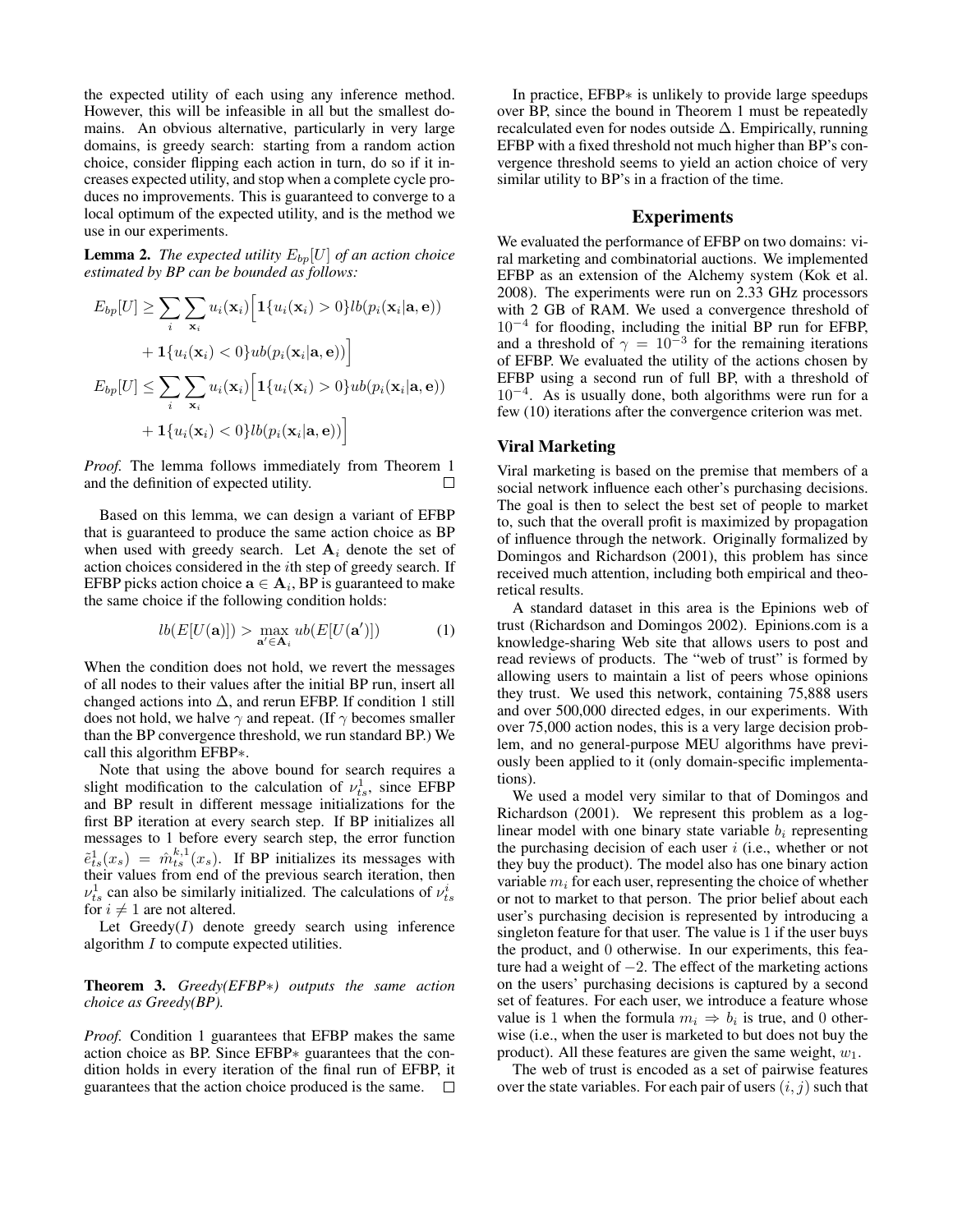

Figure 1: Influence diagram for viral marketing.

*i* trusts *j*, the value of the feature is 1 when the formula  $b_i \Rightarrow$  $b_i$  is true, and 0 otherwise (i.e., j buys the product but i does not.) These features represent the fact that if  $j$  purchases the product, i is more likely to do so as well. These features all have weight  $w_2$ .

For each user, we also introduce two utility nodes. The first represents the cost of marketing to the user, and the second represents the profit from each purchase. The first utility node is connected to the action node corresponding to the user, and the second is connected to the state node representing the user's purchasing decision. We set the cost of marketing to each user to  $-1$ , and the profit from each purchase to 20.

Note that since this model is not locally normalized, it is not a traditional influence diagram. However, it is equivalent to an influence diagram with four nodes (see Figure 1):

- An action node M whose state space is the set of possible marketing choices over all users.
- A corresponding utility node  $U_M$ , representing the cost of each marketing choice.
- A state node B, representing the set of possible purchasing decisions by the users.
- A corresponding utility node  $\mathbf{U}_{\mathbf{B}}$ , representing the profit from each possible purchasing decision.

The log-linear model described above can be thought of as a compact representation of the conditional probability distributions and utility functions for this four-node influence diagram.

We ran greedy search with BP and EFBP directly on this model. The initial action choice was to market to no one. All results are averages of five runs. Fixing  $w_1$  at 0.8 for all users, inference times varied as shown in Figure 2(a) as we changed  $w_2$ . Running utility maximization with BP until convergence was not feasible; instead, we extrapolated from the number of actions considered during the first 24 hours, assuming that search with BP would consider the same number of actions as search with EFBP. Figure 2(b) plots the result of a similar experiment, with  $w_2$  fixed at 0.6 and varying  $w_1$ . In both cases, EFBP was consistently orders of magnitude faster than BP.

We can also compare the utility obtained by BP and EFBP given a fixed running time of 24 hours. EFBP consistently achieves about 40% higher utility than BP when varying the influence weight, with higher advantage for lower weights.



Figure 2: Convergence times for viral marketing.

For a marketing weight of 1.0, EFBP achieves about 80% higher utility than BP; this advantage decreases gradually to zero as the weight is reduced (reflecting the fact that fewer and fewer customers buy).

Richardson and Domingos (2002) tested various specially designed algorithms on the same network. They estimated that inference using the model and algorithm of Domingos and Richardson (2001), which are the most directly comparable to ours, would have taken hundreds of hours to converge (100 per pass). (This was reduced to 10-15 minutes using additional problem-specific approximations, and a much simpler linear model that did not require search was even faster.) Although these convergence times cannot be directly compared with our own (due to the different hardware, parameters, etc., used), it is noteworthy that EFBP converges much faster than the most general of their methods.

### Probabilistic Combinatorial Auctions

Combinatorial auctions can be used to solve a wide variety of resource allocation problems (Cramton, Shoham, and Steinberg 2006). An auction consists of a set of bids, each of which is a set of requested products and an offered reward. The seller determines which bids to assign each product to. When all requested products are assigned to a bid, the bid is said to be satisfied, and the seller collects the reward. The seller's goal is to choose an assignment of products to bids that maximizes the sum of the rewards of satisfied bids; this is an NP-hard problem. While there has been much research on combinatorial auctions, it generally assumes that the world is deterministic (with a few exceptions, e.g., Golovin (2007)). In practice, however, both the supply and demand for products are subject to many sources